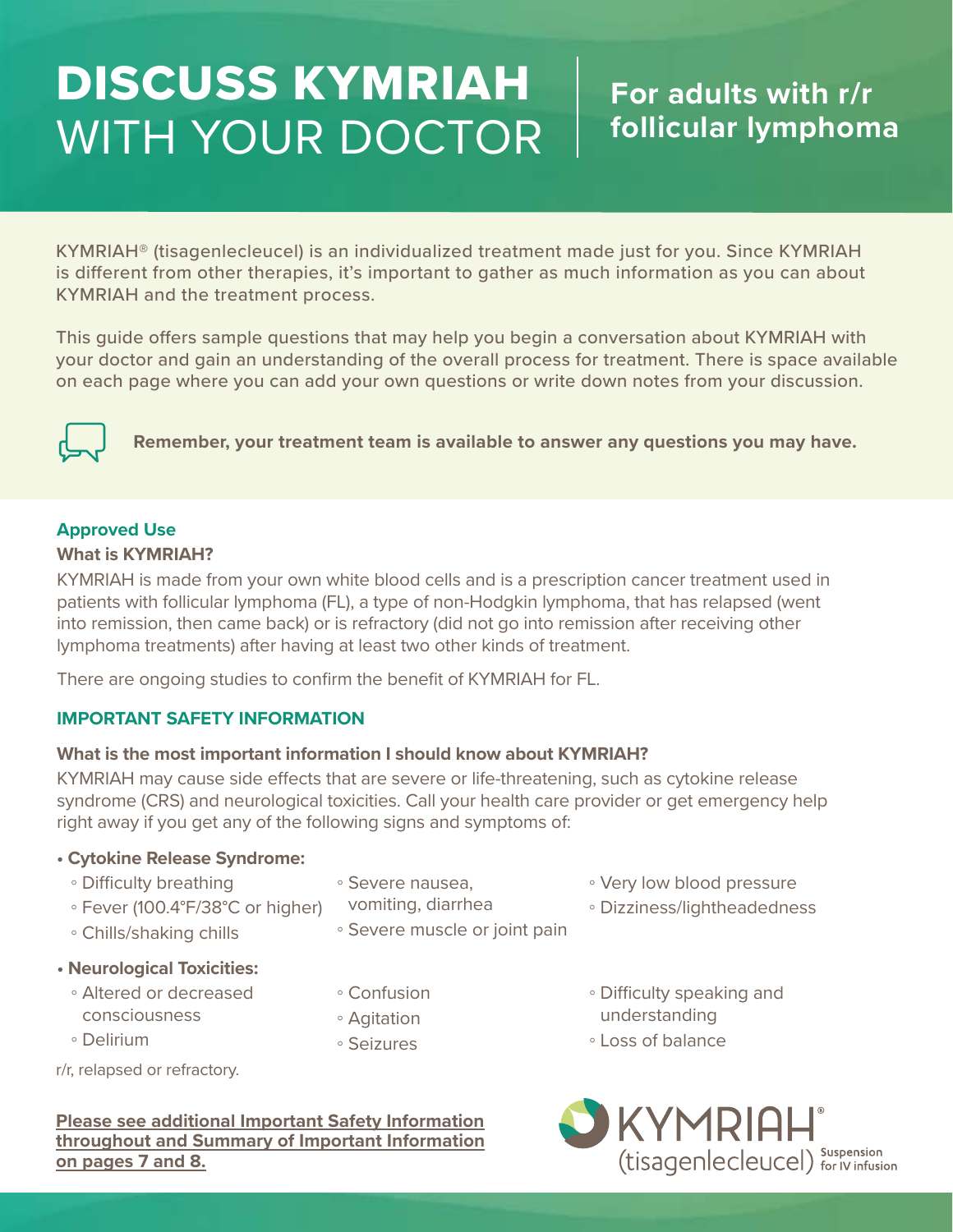# **Initial Discussion**

The questions in this list can help get the conversation about KYMRIAH started. The answers you receive from your doctor may help you understand more about KYMRIAH. Then you and your doctor can decide if it is an appropriate treatment option for you.

- **1.** How does my treatment history affect my eligibility for KYMRIAH?
- **2.** Can I receive KYMRIAH if I've already received a stem cell transplant?
- **3.** Can I receive a stem cell transplant if I've already received KYMRIAH?
- **4.** What if I have other health conditions?
- **5.** How will I feel throughout the treatment process?
- **6.** Where can I receive KYMRIAH therapy?
- **7.** How long will I need to stay near the treatment center?
- **8.** Will my insurance cover KYMRIAH therapy?
- **9.** Will I be able to take care of myself (bathe/shower, get dressed, prepare meals, go to the bathroom, etc)?
- **10.** How long will my caregiver need to be with me 24/7?
- **11.** Will I be able to donate blood, organs, semen, etc?

### **Notes:**

# **IMPORTANT SAFETY INFORMATION (continued)**

**What is the most important information I should know about KYMRIAH?** (continued)

You may be admitted to the hospital and treated with other medications if you have any of these side effects. If you are admitted to the hospital, tell the health care provider that you have received KYMRIAH.

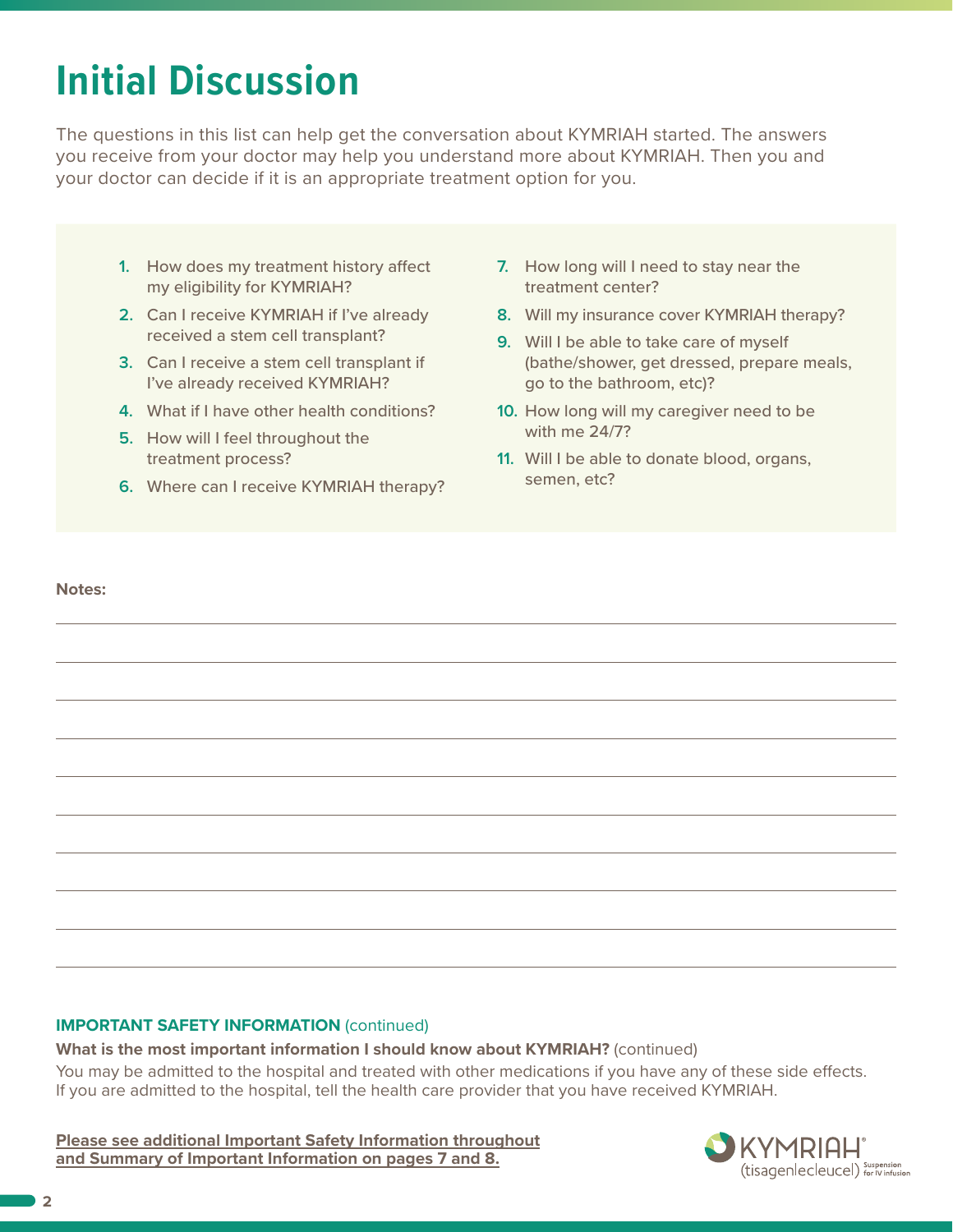# **T Cell Collection**

Treatment with KYMRIAH requires a collection of your T cells. This is a process called leukapheresis (loo-kuh-fuh-REE-sis), which usually takes 3 to 6 hours. These questions can help you gather details about the process.

- **1.** How should I prepare for cell collection?
- **2.** What can I do during cell collection?
- **3.** Will there be any limitations or side effects afterward?
- **4.** How soon after my cell collection will my KYMRIAH CAR-T\* cells be ready for infusion?
- **5.** Does this require an overnight stay?
- **6.** Will I have any limitations after the cell collection?
- **7.** Should someone drive me home after the cell collection?

**Notes:** 

\*KYMRIAH is a type of treatment called CAR-T cell (chimeric antigen receptor T cell) therapy. KYMRIAH is made up of your own T cells that are collected and reprogrammed to be better at detecting and destroying cancerous cells. They are then put back into your body during infusion.

# **IMPORTANT SAFETY INFORMATION** (continued)

**What is the most important information I should know about KYMRIAH?** (continued) Because of the risk of CRS and neurological toxicities, KYMRIAH is only available through a restricted program under a Risk Evaluation and Mitigation Strategy (REMS) called the KYMRIAH REMS.

### **What are other serious side effects of KYMRIAH?**

**• Hemophagocytic Lymphohistiocytosis (HLH)/Macrophage Activation Syndrome (MAS):** Be sure to discuss with your health care provider the possibility of developing this life-threatening condition, and thereafter, your doctor will monitor you for the possibility of developing HLH/MAS

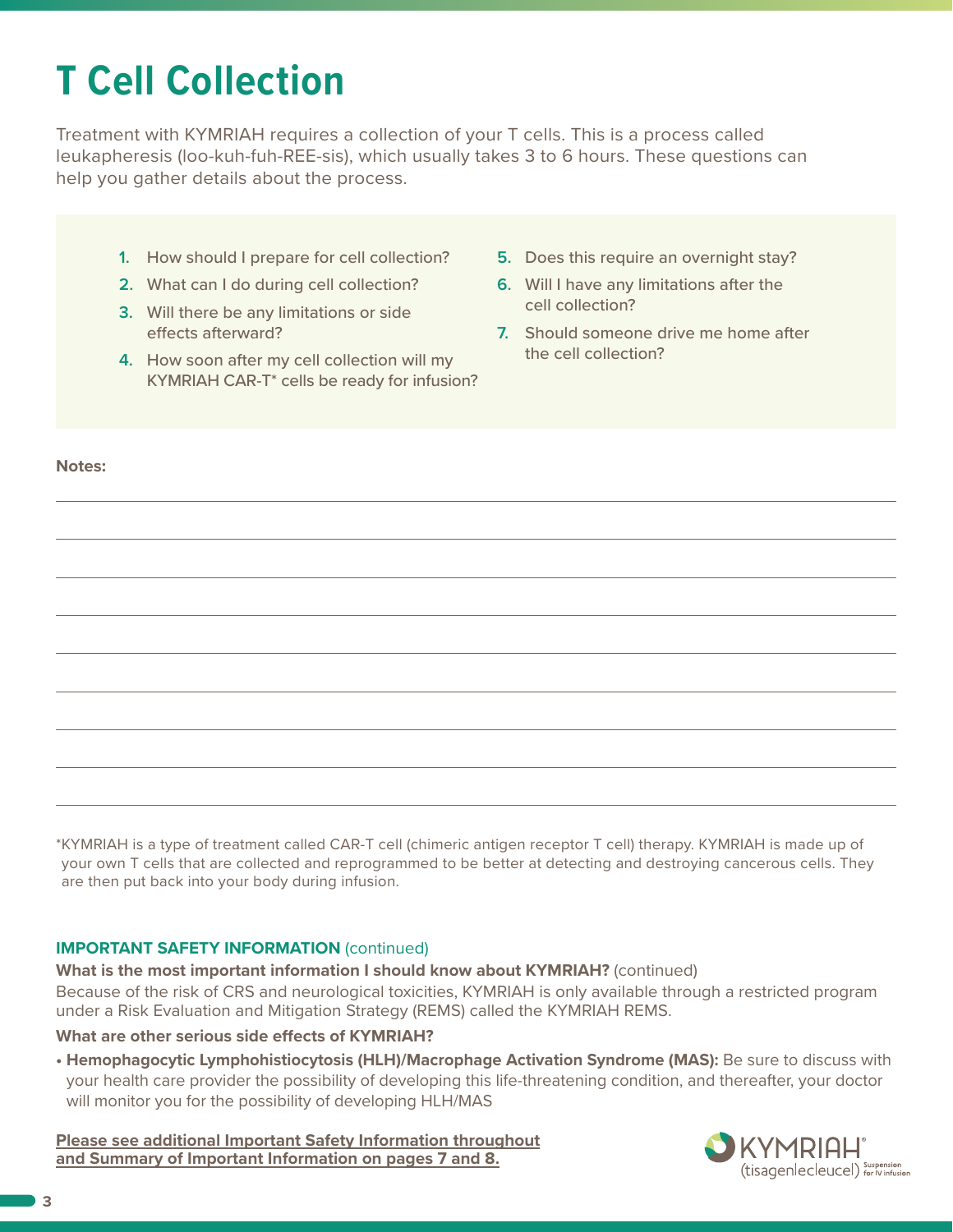# **Preinfusion Chemotherapy**

Before your infusion, your doctor will decide if you need a short course of chemotherapy to help prepare your body for your KYMRIAH CAR-T cells. The questions in this list can help explain the possible need for chemotherapy before KYMRIAH and what you can expect.

- **1.** How is this chemotherapy different from the **3.** Will there be side effects? chemotherapy I previously received?
- **2.** How long will it take?
- 
- **4.** How far in advance of my infusion do I receive chemotherapy?

### **Notes:**

# **IMPORTANT SAFETY INFORMATION** (continued)

**What are other serious side effects of KYMRIAH?** (continued)

- **• Allergic Reactions:** Serious allergic reactions, including anaphylaxis, which is a life-threatening allergic reaction, may occur after you receive KYMRIAH. Some signs and symptoms may include difficulty breathing, very low blood pressure, dizziness, swelling under skin, rash, nausea, and vomiting. You should seek emergency medical treatment right away if you have an allergic reaction
- **Serious Infections:** KYMRIAH can increase the risk of life-threatening infections that may lead to death. Tell your health care provider right away if you develop fever, chills, or any signs or symptoms of an infection

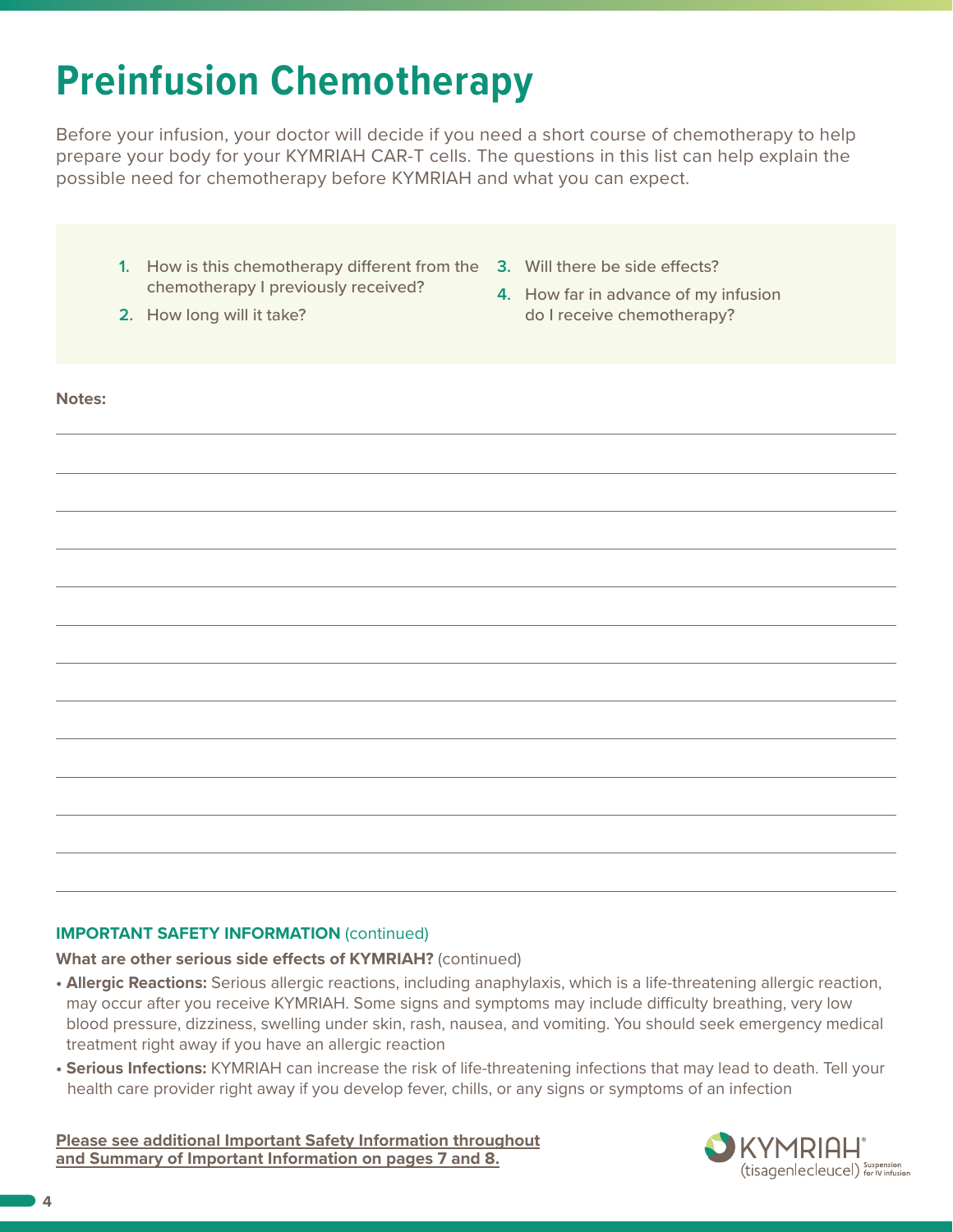# **Infusion**

Once your treatment team decides you are ready, you will receive your KYMRIAH CAR-T cells through a single infusion. The questions here can help prepare you for the infusion.

- **1.** How should I prepare for infusion?
- **2.** What will infusion be like?
- **3.** How long will the infusion take?
- **4.** How long will I need to be at the hospital?
- **5.** Will I be able to drive myself home?

#### **Notes:**

# **IMPORTANT SAFETY INFORMATION** (continued)

### **What are other serious side effects of KYMRIAH?** (continued)

- **• Prolonged Low Blood Cell Counts (Cytopenias):** KYMRIAH can lower 1 or more types of your blood cells (red blood cells, white blood cells, or platelets). After treatment, your health care provider may test your blood to check cell counts. Tell your health care provider right away if you get a fever or other symptoms of an infection, are feeling tired, weak, or short of breath, or have unusual bruising or bleeding
- **• Hypogammaglobulinemia:** A condition in which the level of immunoglobulins (antibodies) in your blood is low and the risk of infection is increased. It is expected that you may develop hypogammaglobulinemia with KYMRIAH, and you may need to receive immunoglobulin replacement for an indefinite amount of time following treatment with KYMRIAH. Tell your health care provider about your treatment with KYMRIAH before receiving a live vaccine

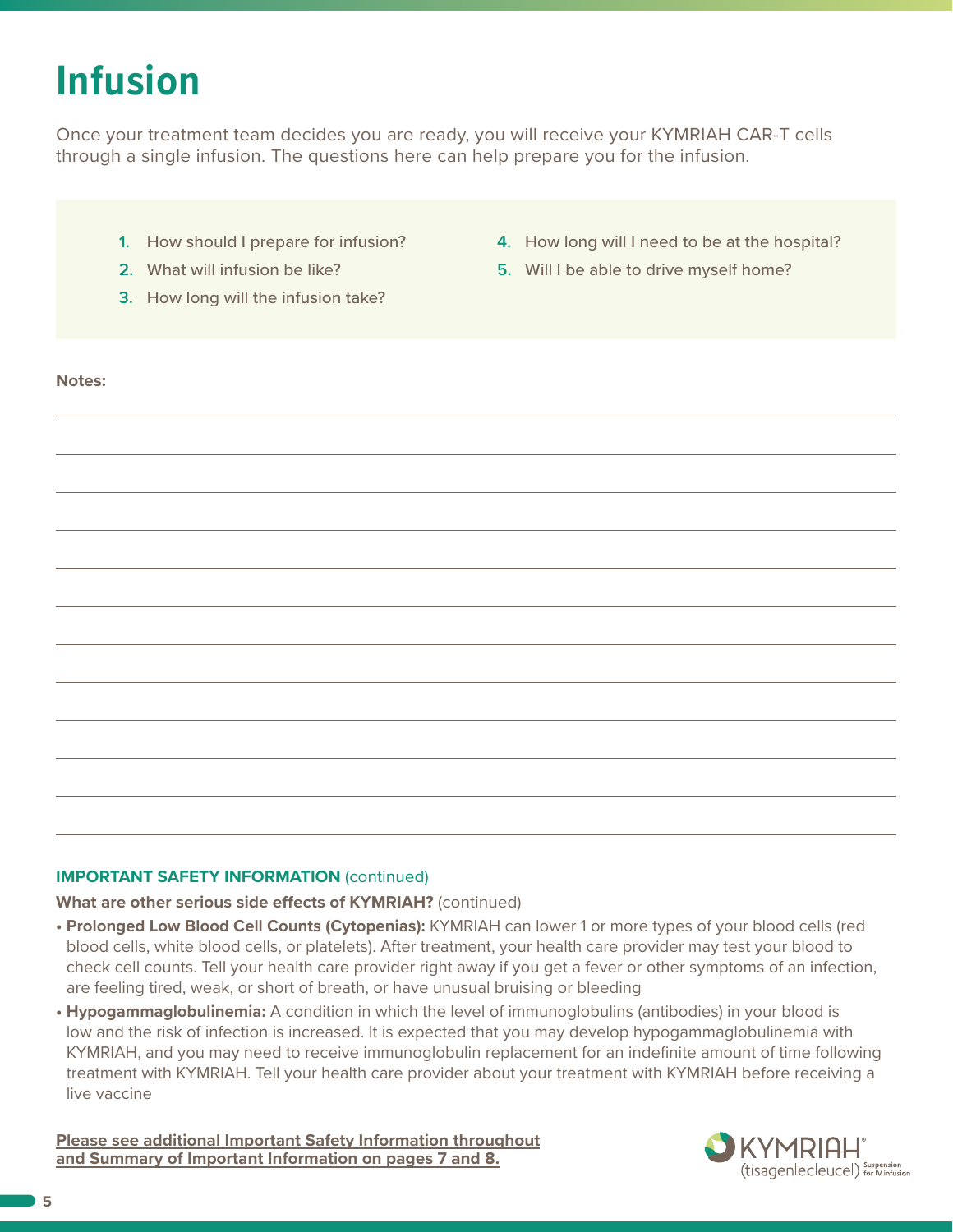# **Side Effects and Monitoring**

There are side effects associated with KYMRIAH that will need to be monitored in the short and long term. These questions can help you discuss important side effects and how you may be monitored after treatment.

### **SHORT TERM**

- **1.** What side effects should I expect after infusion?
- **2.** How long do I need to stay in or near my hospital?
- **3.** What precautions do I need to take after treatment?
- **4.** How will serious side effects be managed?
- **5.** How will I know KYMRIAH is working?

### **LONG TERM**

- **6.** What will my monitoring plan be after treatment?
- **7.** How quickly can I get back to my daily routine?
- **8.** When do I need to check in with my treatment team?
- **9.** How long will side effects last?
- **10.** After returning home, what kind of side effects require a hospital visit?
- **11.** How long do the KYMRIAH CAR-T cells last in the body?

#### **Notes:**

# **IMPORTANT SAFETY INFORMATION** (continued)

**What are other serious side effects of KYMRIAH?** (continued)

- **Secondary Cancers:** After treatment with KYMRIAH, your health care provider will monitor you for the rest of your life, as you may develop secondary cancers or recurrence of your cancer
- **Effects on Ability to Drive and Use Machines:** Do not drive, operate heavy machinery, or do other dangerous things for 8 weeks after you get KYMRIAH because the treatment can cause temporary memory and coordination problems, including sleepiness, confusion, weakness, dizziness, and seizures

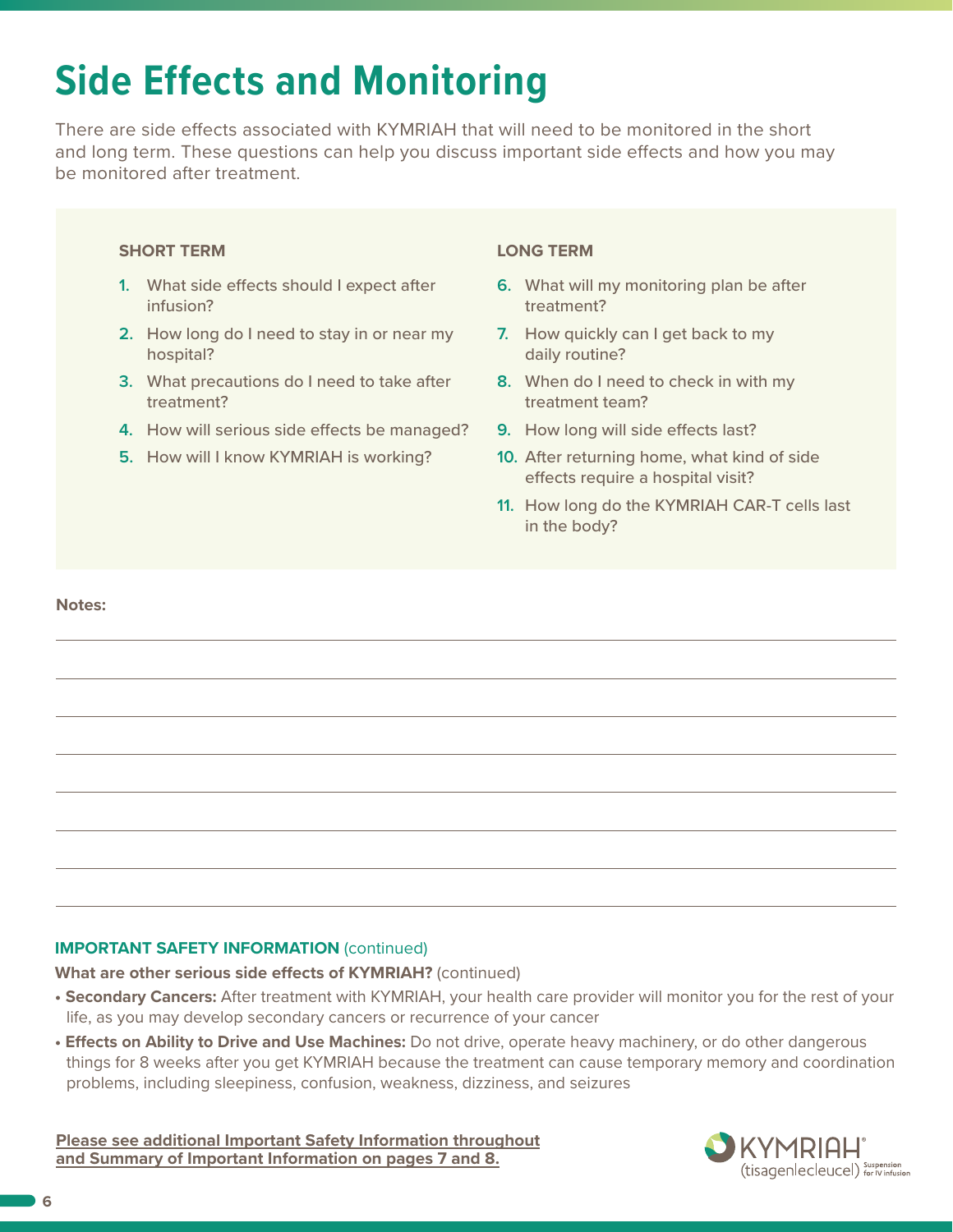# **What is KYMRIAH?**

KYMRIAH is made from your own white blood cells and is a prescription cancer treatment used in patients with follicular lymphoma (FL), a type of non-Hodgkin lymphoma, that has relapsed (went into remission, then came back) or is refractory (did not go into remission after receiving other lymphoma treatments) after having at least two other kinds of treatment.

There are ongoing studies to confirm the benefit of KYMRIAH in FL.

### **What is the most important information I should know about KYMRIAH?**

KYMRIAH may cause side effects that are severe or life-threatening, such as cytokine release syndrome (CRS) and neurological toxicities. Call your health care provider or get emergency help right away if you get any of the following signs and symptoms of:

### • **Cytokine Release Syndrome:** • **Neurological Toxicities:**

- 
- Fever (100.4°F/38°C or higher) Delirium
- Chills/shaking chills Confusion
- Severe nausea, vomiting, diarrhea Agitation
- Severe muscle or joint pain Seizures
- 
- Dizziness/lightheadedness Loss of balance
- Difficulty breathing Altered or decreased consciousness
	-
	-
	-
	-
- Very low blood pressure Difficulty speaking and understanding
	-

You may be admitted to the hospital and treated with other medications if you have any of these side effects. If you are admitted to the hospital, tell the health care provider that you have received KYMRIAH.

Because of the risk of CRS and neurological toxicities, KYMRIAH is only available through a restricted program under a Risk Evaluation and Mitigation Strategy (REMS) called the KYMRIAH REMS.

### **What are other serious side effects of KYMRIAH?**

- **Hemophagocytic Lymphohistiocytosis (HLH)/Macrophage Activation Syndrome (MAS):** Be sure to discuss with your health care provider the possibility of developing this life-threatening condition, and thereafter, your doctor will monitor you for the possibility of developing HLH/MAS
- **Allergic Reactions:** Serious allergic reactions, including anaphylaxis, which is a life-threatening allergic reaction, may occur after you receive KYMRIAH. Some signs and symptoms may include difficulty breathing, very low blood pressure, dizziness, swelling under skin, rash, nausea, and vomiting. You should seek emergency medical treatment right away if you have an allergic reaction
- **Serious Infections:** KYMRIAH can increase the risk of life-threatening infections that may lead to death. Tell your health care provider right away if you develop fever, chills, or any signs or symptoms of an infection
- **Prolonged Low Blood Cell Counts (Cytopenias):** KYMRIAH can lower 1 or more types of your blood cells (red blood cells, white blood cells, or platelets). After treatment, your health care provider may test your blood to check cell counts. Tell your health care provider right away if you get a fever or other symptoms of an infection, are feeling tired, weak, or short of breath, or have unusual bruising or bleeding
- **Hypogammaglobulinemia:** A condition in which the level of immunoglobulins (antibodies) in your blood is low and the risk of infection is increased. It is expected that you may develop hypogammaglobulinemia with KYMRIAH, and you may need to receive immunoglobulin replacement for an indefinite amount of time following treatment with KYMRIAH. Tell your health care provider about your treatment with KYMRIAH before receiving a live vaccine
- **Secondary Cancers:** After treatment with KYMRIAH, your health care provider will monitor you for the rest of your life, as you may develop secondary cancers or recurrence of your cancer
- **Effects on Ability to Drive and Use Machines:** Do not drive, operate heavy machinery, or do other dangerous things for 8 weeks after you get KYMRIAH because the treatment can cause temporary memory and coordination problems, including sleepiness, confusion, weakness, dizziness, and seizures